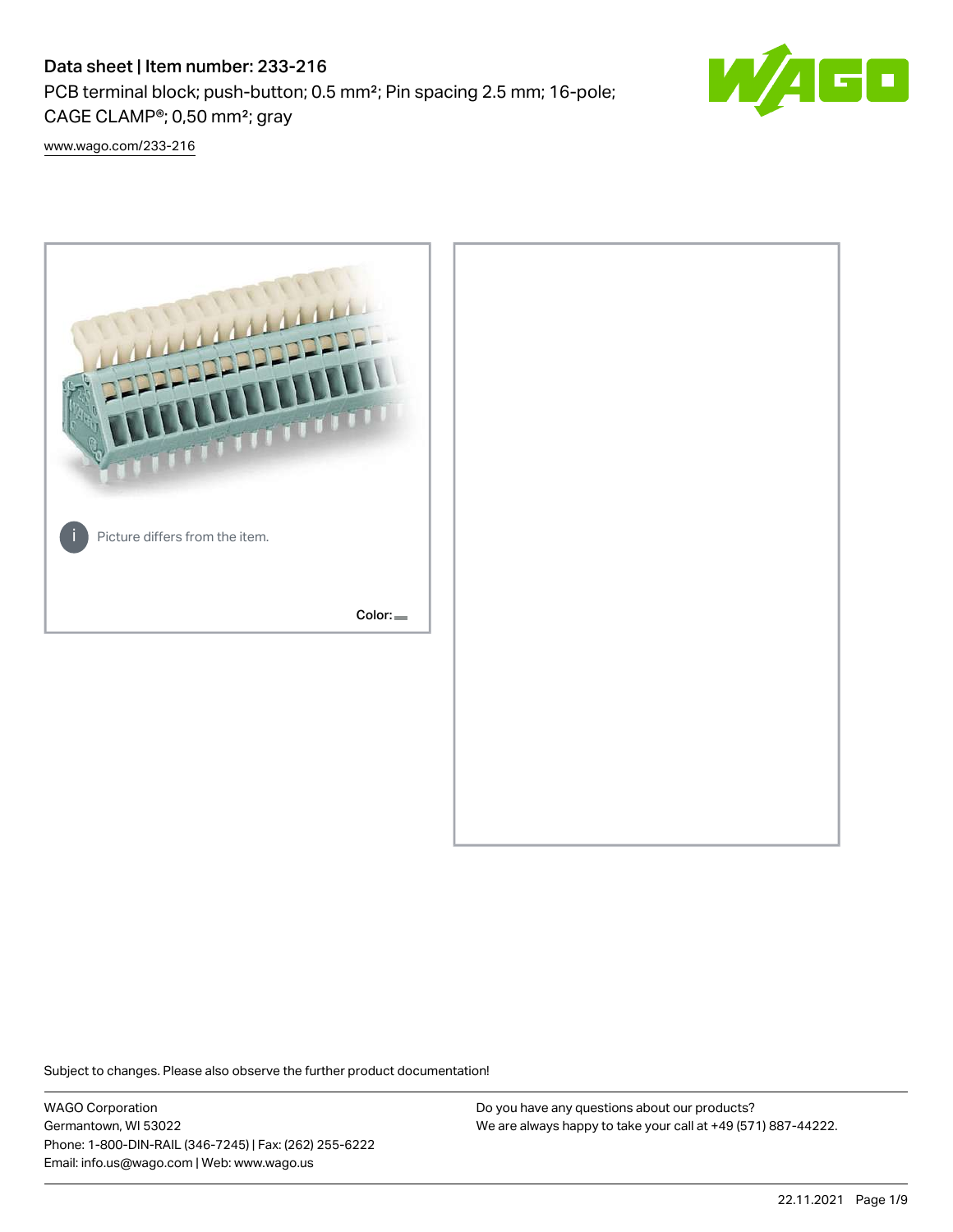

Dimensions in mm

 $L =$  (pole no. x pin spacing) + 2.3 mm

#### Item description

- $\blacksquare$  Compact PCB terminal strips with CAGE CLAMP<sup>®</sup> connection and screwdriver actuation parallel or perpendicular to conductor entry
- П Double solder pins for high mechanical
- $\blacksquare$ Custom color combinations

Subject to changes. Please also observe the further product documentation!

WAGO Corporation Germantown, WI 53022 Phone: 1-800-DIN-RAIL (346-7245) | Fax: (262) 255-6222 Email: info.us@wago.com | Web: www.wago.us

Do you have any questions about our products? We are always happy to take your call at +49 (571) 887-44222.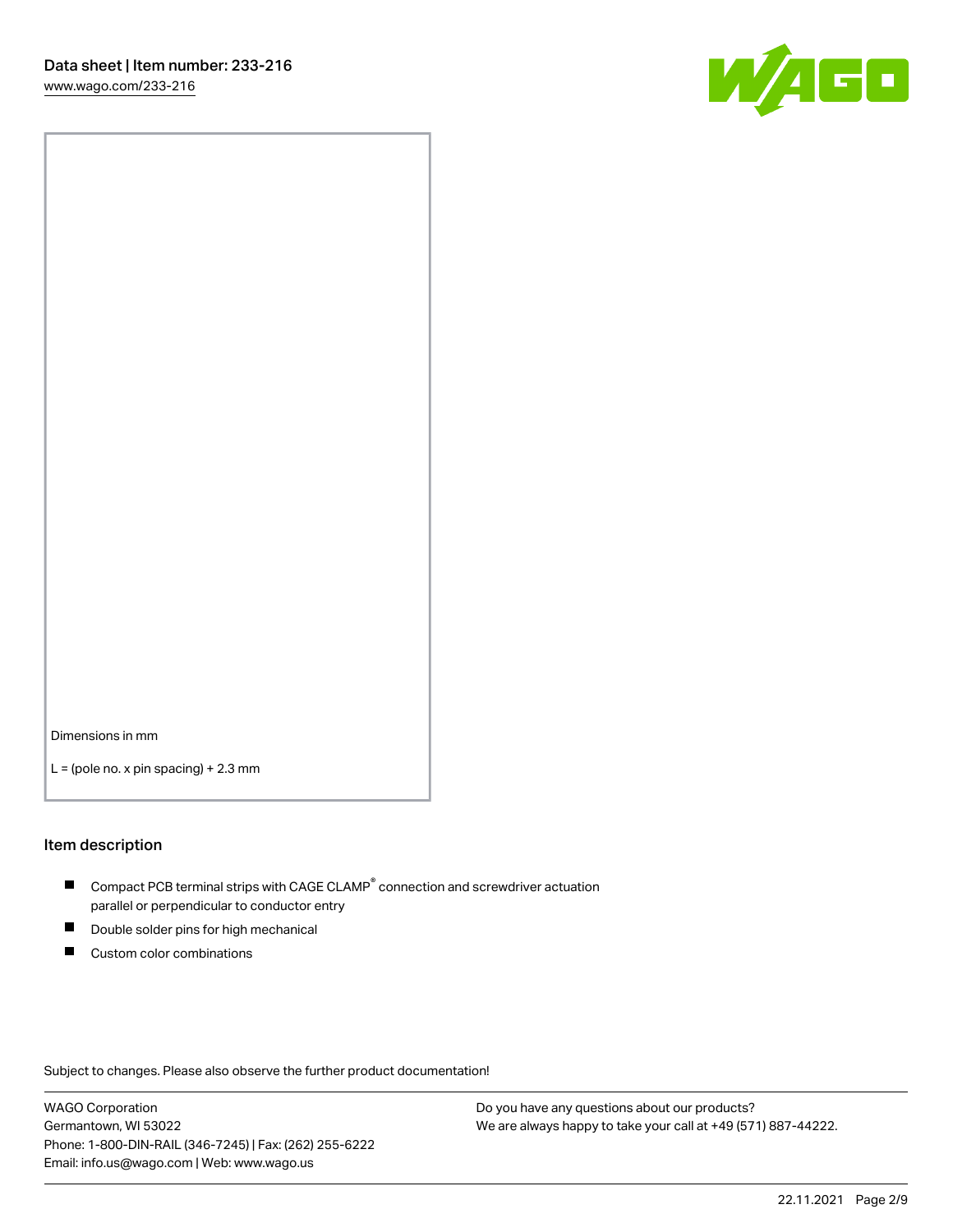

## Data Notes

| Variants: | Other pole numbers                                               |
|-----------|------------------------------------------------------------------|
|           | Other colors                                                     |
|           | Mixed-color PCB connector strips                                 |
|           | Direct marking                                                   |
|           | Other versions (or variants) can be requested from WAGO Sales or |
|           | configured at https://configurator.wago.com/                     |
|           |                                                                  |

## Electrical data

## IEC Approvals

| Ratings per                 | IEC/EN 60664-1                                                        |
|-----------------------------|-----------------------------------------------------------------------|
| Rated voltage (III / 3)     | 63 V                                                                  |
| Rated surge voltage (III/3) | $2.5$ kV                                                              |
| Rated voltage (III/2)       | 160 V                                                                 |
| Rated surge voltage (III/2) | $2.5$ kV                                                              |
| Nominal voltage (II/2)      | 320 V                                                                 |
| Rated surge voltage (II/2)  | $2.5$ kV                                                              |
| Rated current               | 6 A                                                                   |
| Legend (ratings)            | $(III / 2)$ $\triangle$ Overvoltage category III / Pollution degree 2 |

# UL Approvals

| Approvals per                  | <b>UL 1059</b> |
|--------------------------------|----------------|
| Rated voltage UL (Use Group B) | 150V           |
| Rated current UL (Use Group B) |                |

### CSA Approvals

| Approvals per                   | CSA   |
|---------------------------------|-------|
| Rated voltage CSA (Use Group B) | 150 V |
| Rated current CSA (Use Group B) |       |

## Connection data

| Total number of connection points |  |
|-----------------------------------|--|
| Total number of potentials        |  |
| Number of connection types        |  |

Subject to changes. Please also observe the further product documentation!

| <b>WAGO Corporation</b>                                | Do you have any questions about our products?                 |
|--------------------------------------------------------|---------------------------------------------------------------|
| Germantown, WI 53022                                   | We are always happy to take your call at +49 (571) 887-44222. |
| Phone: 1-800-DIN-RAIL (346-7245)   Fax: (262) 255-6222 |                                                               |
| Email: info.us@wago.com   Web: www.wago.us             |                                                               |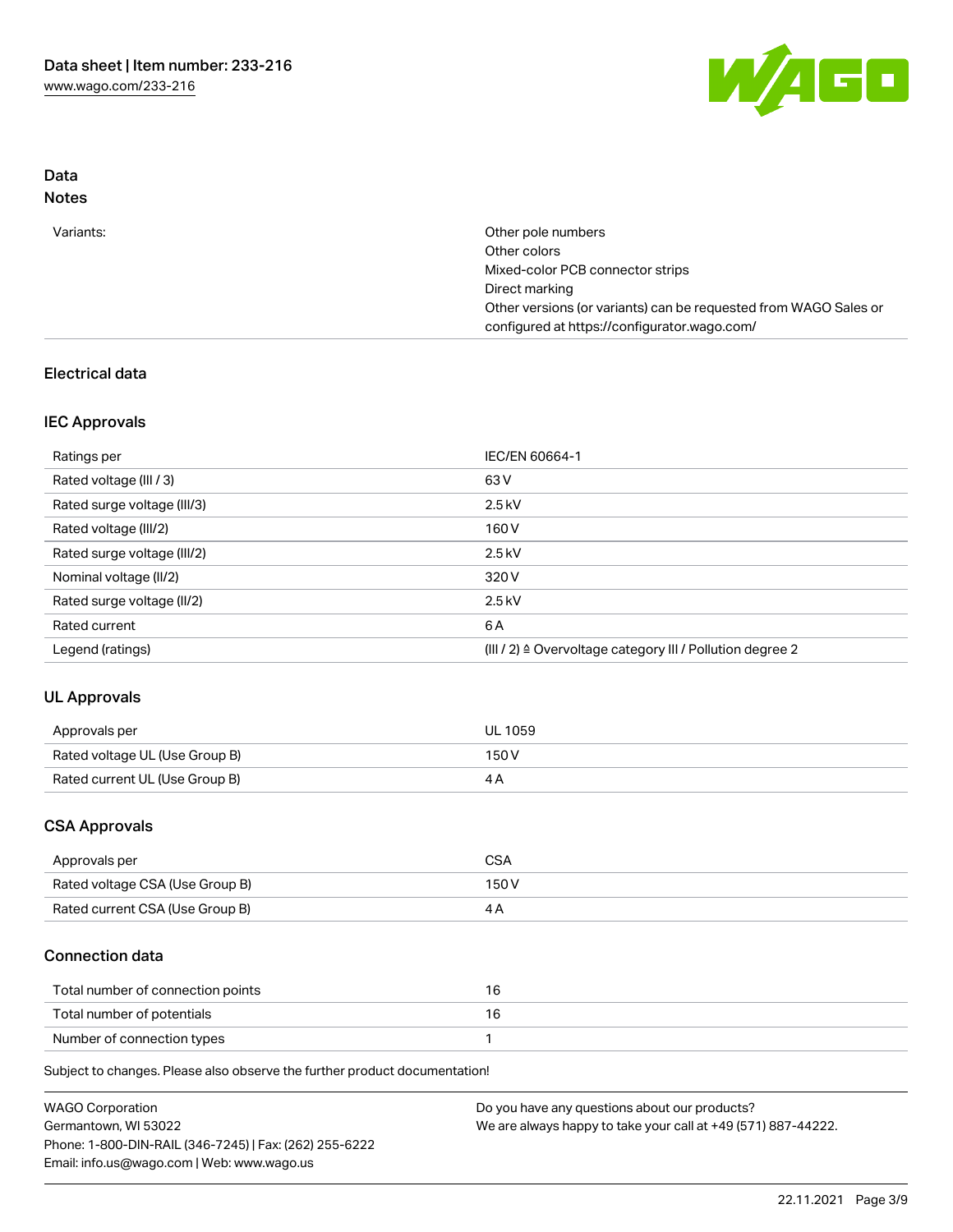[www.wago.com/233-216](http://www.wago.com/233-216)



Number of levels 1

#### Connection 1

| Connection technology                             | CAGE CLAMP                                                                                                                                                                          |
|---------------------------------------------------|-------------------------------------------------------------------------------------------------------------------------------------------------------------------------------------|
| Actuation type                                    | Push-button                                                                                                                                                                         |
| Solid conductor                                   | $0.080.5$ mm <sup>2</sup> / 28  20 AWG                                                                                                                                              |
| Fine-stranded conductor                           | $0.080.5$ mm <sup>2</sup> / 28  20 AWG                                                                                                                                              |
| Fine-stranded conductor; with insulated ferrule   | $0.25 \text{ mm}^2$                                                                                                                                                                 |
| Fine-stranded conductor; with uninsulated ferrule | $0.25 \text{ mm}^2$                                                                                                                                                                 |
| Note (conductor cross-section)                    | Terminating 0.75 mm <sup>2</sup> /18 AWG conductors is possible; however<br>insulation diameter allows only every other clamping unit to be<br>terminated with this conductor size. |
| Strip length                                      | $56$ mm / 0.2  0.24 inch                                                                                                                                                            |
| Conductor connection direction to PCB             | 30 <sup>°</sup>                                                                                                                                                                     |
| Number of poles                                   | 16                                                                                                                                                                                  |

# Physical data

| Pin spacing                          | 2.5 mm / 0.098 inch      |
|--------------------------------------|--------------------------|
| Width                                | 42.3 mm / 1.665 inch     |
| Height                               | 19.5 mm / 0.768 inch     |
| Height from the surface              | 15.5 mm / 0.61 inch      |
| Depth                                | 13.9 mm / 0.547 inch     |
| Solder pin length                    | 4 mm                     |
| Solder pin dimensions                | $0.5 \times 0.75$ mm     |
| Drilled hole diameter with tolerance | 1.1 <sup>(+0.1)</sup> mm |

## PCB contact

| PCB Contact                         | THT                                      |
|-------------------------------------|------------------------------------------|
| Solder pin arrangement              | over the entire terminal strip (in-line) |
| Number of solder pins per potential |                                          |

## Material data

| Color               | gray             |
|---------------------|------------------|
| Material group      |                  |
| Insulation material | Polyamide (PA66) |
|                     |                  |

Subject to changes. Please also observe the further product documentation!

| <b>WAGO Corporation</b>                                | Do you have any questions about our products?                 |
|--------------------------------------------------------|---------------------------------------------------------------|
| Germantown, WI 53022                                   | We are always happy to take your call at +49 (571) 887-44222. |
| Phone: 1-800-DIN-RAIL (346-7245)   Fax: (262) 255-6222 |                                                               |
| Email: info.us@wago.com   Web: www.wago.us             |                                                               |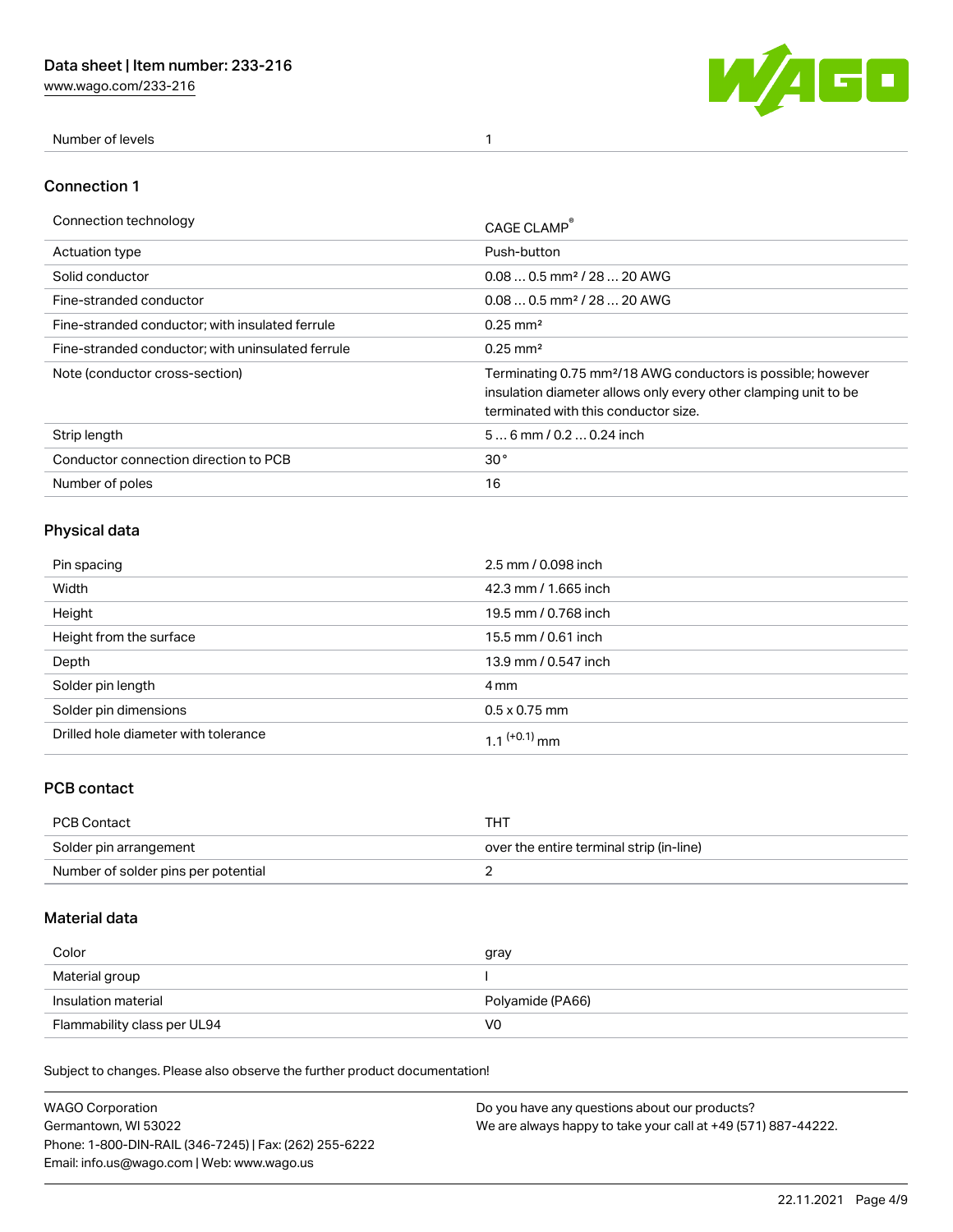# Data sheet | Item number: 233-216

[www.wago.com/233-216](http://www.wago.com/233-216)



| Clamping spring material | Chrome nickel spring steel (CrNi)       |
|--------------------------|-----------------------------------------|
| Contact material         | Electrolytic copper ( $E_{\text{Cu}}$ ) |
| Contact plating          | tin-plated                              |
| Fire load                | 0.1 MJ                                  |
| Weight                   | 6.4 <sub>g</sub>                        |

### Environmental requirements

| Limit temperature range | $-60+105 °C$ |
|-------------------------|--------------|
|-------------------------|--------------|

#### Commercial data

| Product Group         | 4 (Printed Circuit) |
|-----------------------|---------------------|
| PU (SPU)              | 100 (25) Stück      |
| Packaging type        | box                 |
| Country of origin     | <b>CH</b>           |
| <b>GTIN</b>           | 4045454049584       |
| Customs tariff number | 8536904000          |

### Approvals / Certificates

#### Country specific Approvals

| Logo       | Approval                                                                   | <b>Additional Approval Text</b> | Certificate<br>name       |
|------------|----------------------------------------------------------------------------|---------------------------------|---------------------------|
|            | <b>CCA</b><br>DEKRA Certification B.V.                                     | EN 60998                        | NTR <sub>NL</sub><br>6946 |
| EMA<br>EUR | <b>CCA</b><br>DEKRA Certification B.V.                                     | EN 60998                        | 2153951.01                |
|            | <b>CCA</b><br>DEKRA Certification B.V.                                     | EN 60947-7-4                    | <b>NTRNL</b><br>7786      |
|            | <b>CSA</b><br>DEKRA Certification B.V.                                     | C22.2                           | 1465035                   |
|            | <b>KEMA/KEUR</b><br>DEKRA Certification B.V.                               | EN 60947-7-4                    | 71-111040                 |
|            | Subject to changes. Please also observe the further product documentation! |                                 |                           |

WAGO Corporation Germantown, WI 53022 Phone: 1-800-DIN-RAIL (346-7245) | Fax: (262) 255-6222 Email: info.us@wago.com | Web: www.wago.us

Do you have any questions about our products? We are always happy to take your call at +49 (571) 887-44222.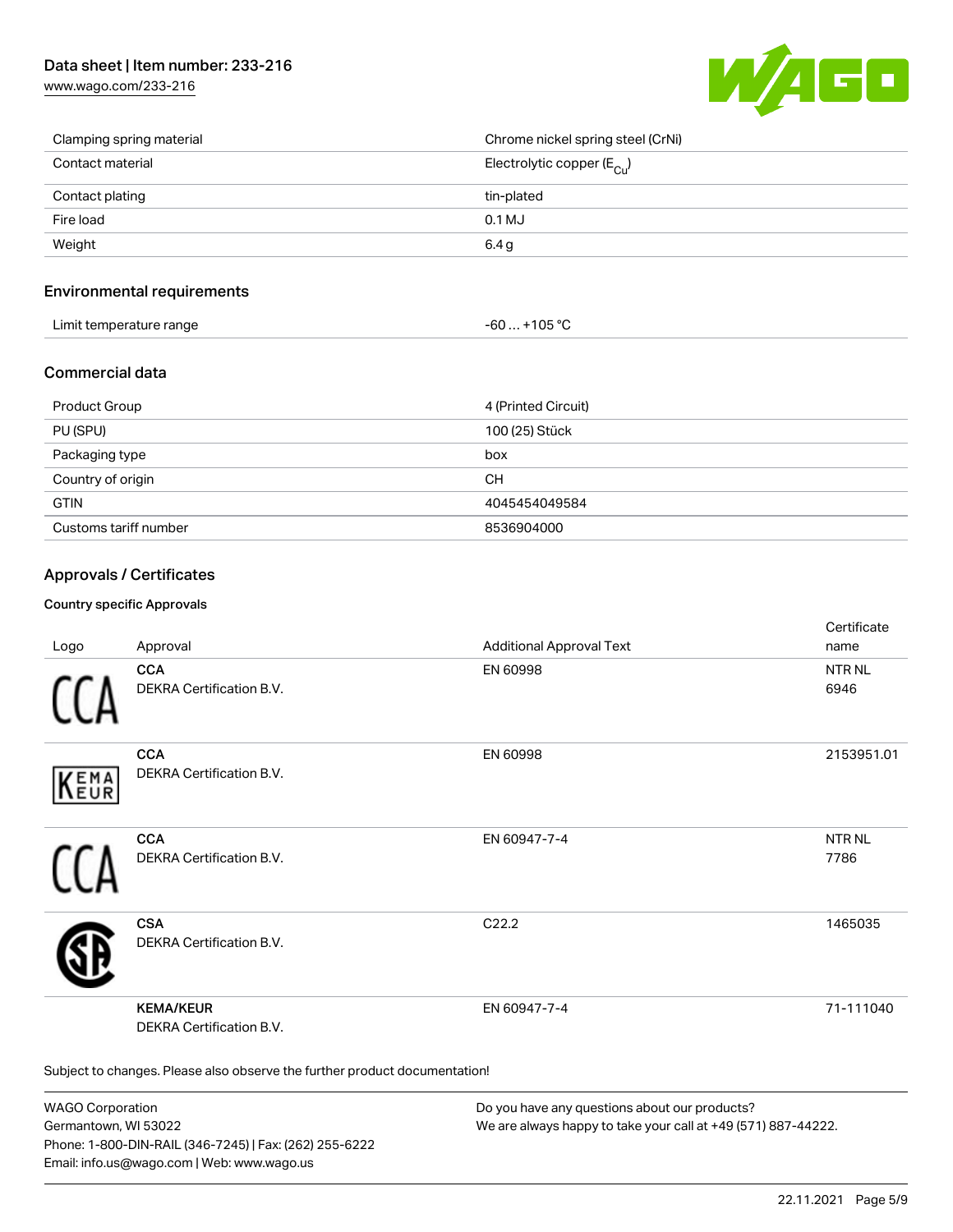



#### Ship Approvals

| Logo                | Approval                                                | <b>Additional Approval Text</b> | Certificate<br>name                |
|---------------------|---------------------------------------------------------|---------------------------------|------------------------------------|
| ABS.                | <b>ABS</b><br>American Bureau of Shipping               |                                 | $19 -$<br>HG1869876-<br><b>PDA</b> |
| <b>BUREAU</b>       | BV<br>Bureau Veritas S.A.                               | <b>IEC 60998</b>                | 11915/D0<br><b>BV</b>              |
|                     | <b>DNV GL</b><br>Det Norske Veritas, Germanischer Lloyd | $\overline{\phantom{a}}$        | TAE000016Z                         |
| <b>UL-Approvals</b> |                                                         |                                 | Certificate                        |

| Logo | Approval                            | Additional Approval Text | name   |
|------|-------------------------------------|--------------------------|--------|
| l    | UL<br>UL International Germany GmbH | <b>UL 1059</b>           | E45172 |

### Optional accessories

Germantown, WI 53022

Phone: 1-800-DIN-RAIL (346-7245) | Fax: (262) 255-6222

Email: info.us@wago.com | Web: www.wago.us

| Tools                   |                                                                                                    |                      |
|-------------------------|----------------------------------------------------------------------------------------------------|----------------------|
| Operating tool          |                                                                                                    |                      |
|                         | Item no.: 210-648                                                                                  |                      |
|                         | Operating tool; Blade: 2.5 x 0.4 mm; with a partially insulated shaft; angled; short               | www.wago.com/210-648 |
|                         | Item no.: 210-719                                                                                  |                      |
|                         | Operating tool; Blade: 2.5 x 0.4 mm; with a partially insulated shaft                              | www.wago.com/210-719 |
| <b>Ferrules</b>         |                                                                                                    |                      |
| Ferrule                 |                                                                                                    |                      |
|                         | Item no.: 216-131                                                                                  |                      |
|                         | Ferrule; Sleeve for 0.25 mm <sup>2</sup> / AWG 24; uninsulated; electro-tin plated; silver-colored | www.wago.com/216-131 |
|                         | Item no.: 216-151                                                                                  |                      |
|                         | Ferrule; Sleeve for 0.25 mm <sup>2</sup> / AWG 24; uninsulated; electro-tin plated                 | www.wago.com/216-151 |
|                         | Item no.: 216-301                                                                                  |                      |
|                         | Subject to changes. Please also observe the further product documentation!                         |                      |
| <b>WAGO Corporation</b> | Do you have any questions about our products?                                                      |                      |

We are always happy to take your call at +49 (571) 887-44222.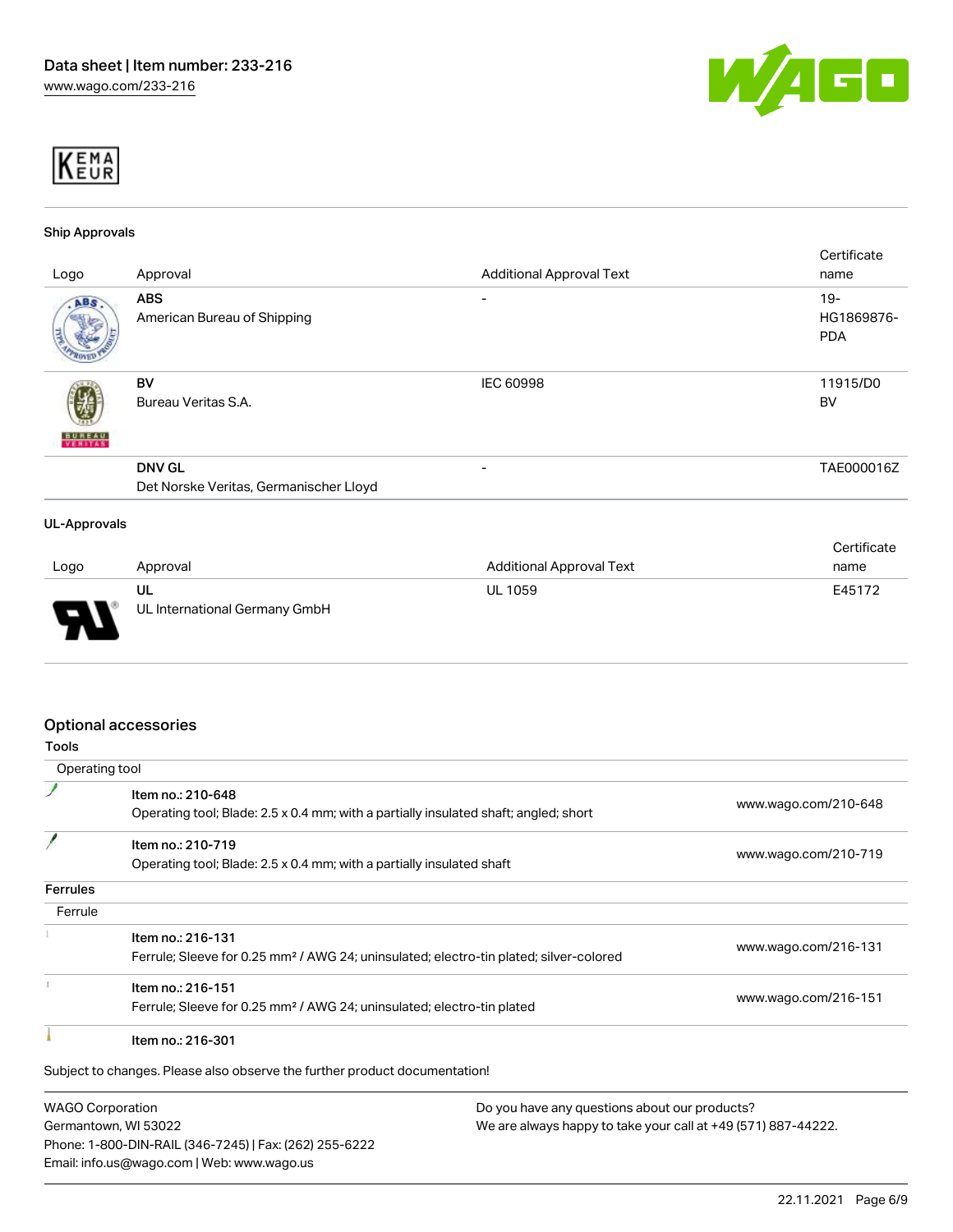

Ferrule; Sleeve for 0.25 mm<sup>2</sup> / AWG 24; insulated; electro-tin plated; yellow [www.wago.com/216-301](http://www.wago.com/216-301)

| Item no.: 216-321<br>Ferrule; Sleeve for 0.25 mm <sup>2</sup> / AWG 24; insulated; electro-tin plated; yellow | www.wago.com/216-321             |
|---------------------------------------------------------------------------------------------------------------|----------------------------------|
|                                                                                                               |                                  |
| Marking accessories                                                                                           |                                  |
| Marking strip                                                                                                 |                                  |
| Item no.: 210-331/250-207                                                                                     |                                  |
| Marking strips; as a DIN A4 sheet; MARKED; 1-48 (100x); Height of marker strip: 2.3 mm/0.091 in; Strip        | www.wago.com/210-331<br>/250-207 |
| length 182 mm; Horizontal marking; Self-adhesive; white                                                       |                                  |
| Item no.: 210-331/250-202                                                                                     |                                  |
| Marking strips; as a DIN A4 sheet; MARKED; 1-16 (400x); Height of marker strip: 2.3 mm/0.091 in; Strip        | www.wago.com/210-331             |
| length 182 mm; Horizontal marking; Self-adhesive; white                                                       | /250-202                         |
| Item no.: 210-331/254-204                                                                                     |                                  |
| Marking strips; as a DIN A4 sheet; MARKED; 17-32 (400x); Height of marker strip: 2.3 mm/0.091 in; Strip       | www.wago.com/210-331<br>/254-204 |
| length 182 mm; Horizontal marking; Self-adhesive; white                                                       |                                  |
| Item no.: 210-331/250-204                                                                                     |                                  |
| Marking strips; as a DIN A4 sheet; MARKED; 17-32 (400x); Height of marker strip: 2.3 mm/0.091 in; Strip       | www.wago.com/210-331<br>/250-204 |
| length 182 mm; Horizontal marking; Self-adhesive; white                                                       |                                  |
| Item no.: 210-331/254-206                                                                                     |                                  |
| Marking strips; as a DIN A4 sheet; MARKED; 33-48 (400x); Height of marker strip: 2.3 mm/0.091 in; Strip       | www.wago.com/210-331<br>/254-206 |
| length 182 mm; Horizontal marking; Self-adhesive; white                                                       |                                  |
| Item no.: 210-331/250-206                                                                                     |                                  |
| Marking strips; as a DIN A4 sheet; MARKED; 33-48 (400x); Height of marker strip: 2.3 mm/0.091 in; Strip       | www.wago.com/210-331<br>/250-206 |
| length 182 mm; Horizontal marking; Self-adhesive; white                                                       |                                  |
| Item no.: 210-331/254-202                                                                                     |                                  |
| Marking strips; as a DIN A4 sheet; MARKED; 1-16 (400x); Height of marker strip: 2.3 mm/0.091 in; Strip        | www.wago.com/210-331<br>/254-202 |
| length 182 mm; Horizontal marking; Self-adhesive; white                                                       |                                  |
| Item no.: 210-331/254-207                                                                                     |                                  |
| Marking strips; as a DIN A4 sheet; MARKED; 1-48 (100x); Height of marker strip: 2.3 mm/0.091 in; Strip        | www.wago.com/210-331<br>/254-207 |
| length 182 mm; Horizontal marking; Self-adhesive; white                                                       |                                  |
|                                                                                                               |                                  |

## **Downloads** Documentation

#### Additional Information

| Technical explanations | 2019 Apr 3 | pdf    | Download |
|------------------------|------------|--------|----------|
|                        |            | 2.0 MB |          |

# CAD files

# PCB Design

Subject to changes. Please also observe the further product documentation!

| <b>WAGO Corporation</b>                                | Do you have any questions about our products?                 |
|--------------------------------------------------------|---------------------------------------------------------------|
| Germantown, WI 53022                                   | We are always happy to take your call at +49 (571) 887-44222. |
| Phone: 1-800-DIN-RAIL (346-7245)   Fax: (262) 255-6222 |                                                               |
| Email: info.us@wago.com   Web: www.wago.us             |                                                               |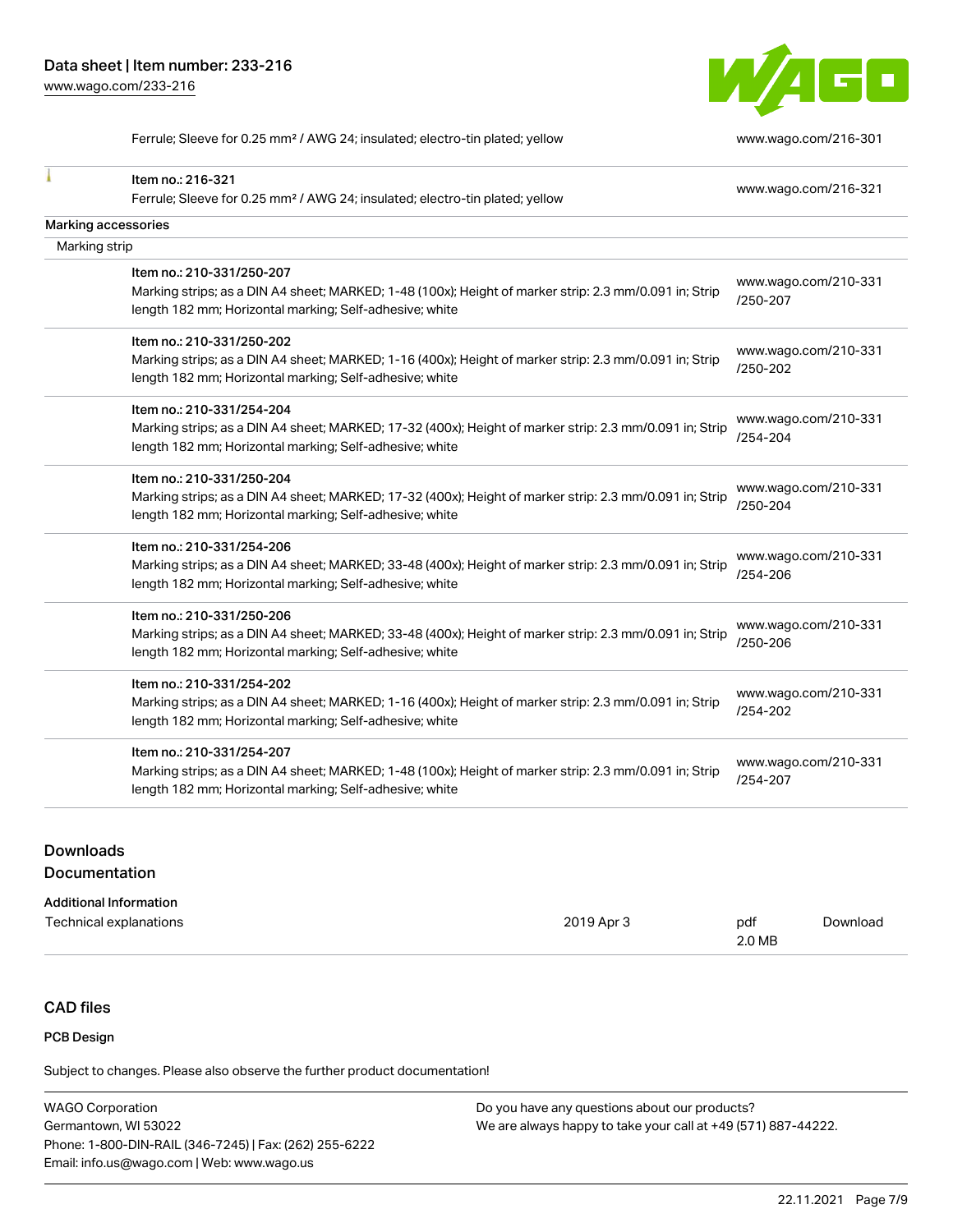

URL [Download](https://www.wago.com/global/d/UltraLibrarian_URLS_233-216)

Symbol and Footprint 233-216

CAx data for your PCB design, consisting of "schematic symbols and PCB footprints", allow easy integration of the WAGO component into your development environment.

#### Supported formats:

- $\blacksquare$ Accel EDA 14 & 15
- $\blacksquare$ Altium 6 to current version
- $\blacksquare$ Cadence Allegro
- $\blacksquare$ **DesignSpark**
- П Eagle Libraries
- $\blacksquare$ KiCad
- $\blacksquare$ Mentor Graphics BoardStation
- $\blacksquare$ Mentor Graphics Design Architect
- $\blacksquare$ Mentor Graphics Design Expedition 99 and 2000
- $\blacksquare$ OrCAD 9.X PCB and Capture
- $\blacksquare$ PADS PowerPCB 3, 3.5, 4.X, and 5.X
- $\blacksquare$ PADS PowerPCB and PowerLogic 3.0
- $\blacksquare$ PCAD 2000, 2001, 2002, 2004, and 2006
- $\blacksquare$ Pulsonix 8.5 or newer
- $\blacksquare$ STL
- $\blacksquare$ 3D STEP
- $\blacksquare$ TARGET 3001!
- $\blacksquare$ View Logic ViewDraw
- $\blacksquare$ Quadcept
- $\blacksquare$ Zuken CadStar 3 and 4
- $\blacksquare$ Zuken CR-5000 and CR-8000

PCB Component Libraries (EDA), PCB CAD Library Ultra Librarian

#### CAE data

| ZUKEN Portal 233-216      | URL | Download |
|---------------------------|-----|----------|
| EPLAN Data Portal 233-216 | URL | Download |
| CAD data                  |     |          |
| 2D/3D Models 233-216      | URL | Download |

Subject to changes. Please also observe the further product documentation!

WAGO Corporation Germantown, WI 53022 Phone: 1-800-DIN-RAIL (346-7245) | Fax: (262) 255-6222 Email: info.us@wago.com | Web: www.wago.us Do you have any questions about our products? We are always happy to take your call at +49 (571) 887-44222.